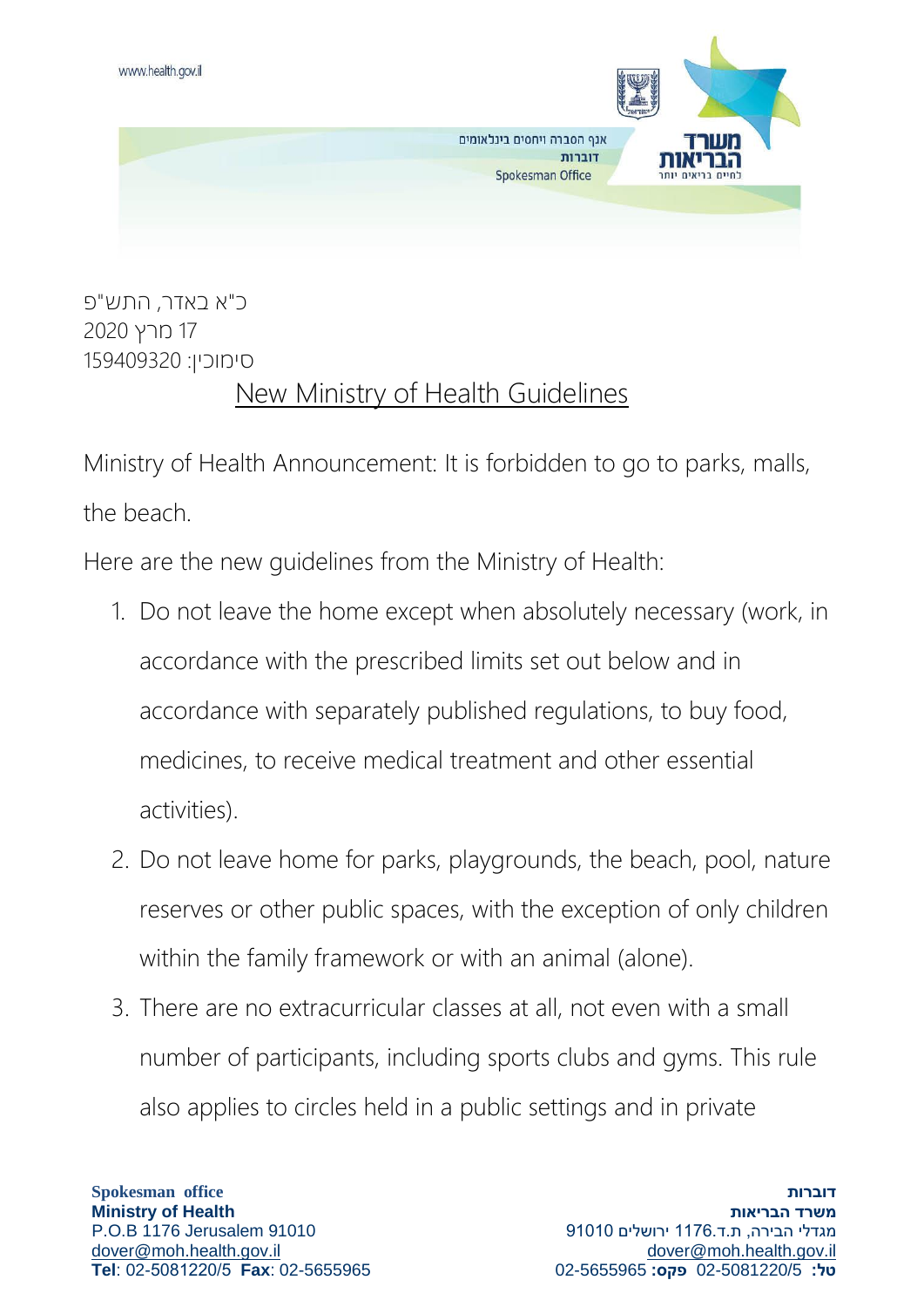

settings. An unorganized sporting activity can be carried out in a group of up to 5 people, with a distance of two meters.

- 4. Social connections should be maintained by remote communication and avoid hosting friends and family who do not reside at the home.
- 5. At-risk population Elderly and people with severe chronic illnesses of any age, prolonged respiratory illnesses including asthma, autoimmune diseases, cardiovascular disease, diabetes, immune system disorders and conditions, malignant diseases, care should be taken to avoid, as much as possible, going out of the house, hosting people at home, except for essential services. The at risk population should rely on friends and family to bring home supplies.
- 6. Reduce the need for people to leave home with the following tools:
	- Remote work, video calls and conferencing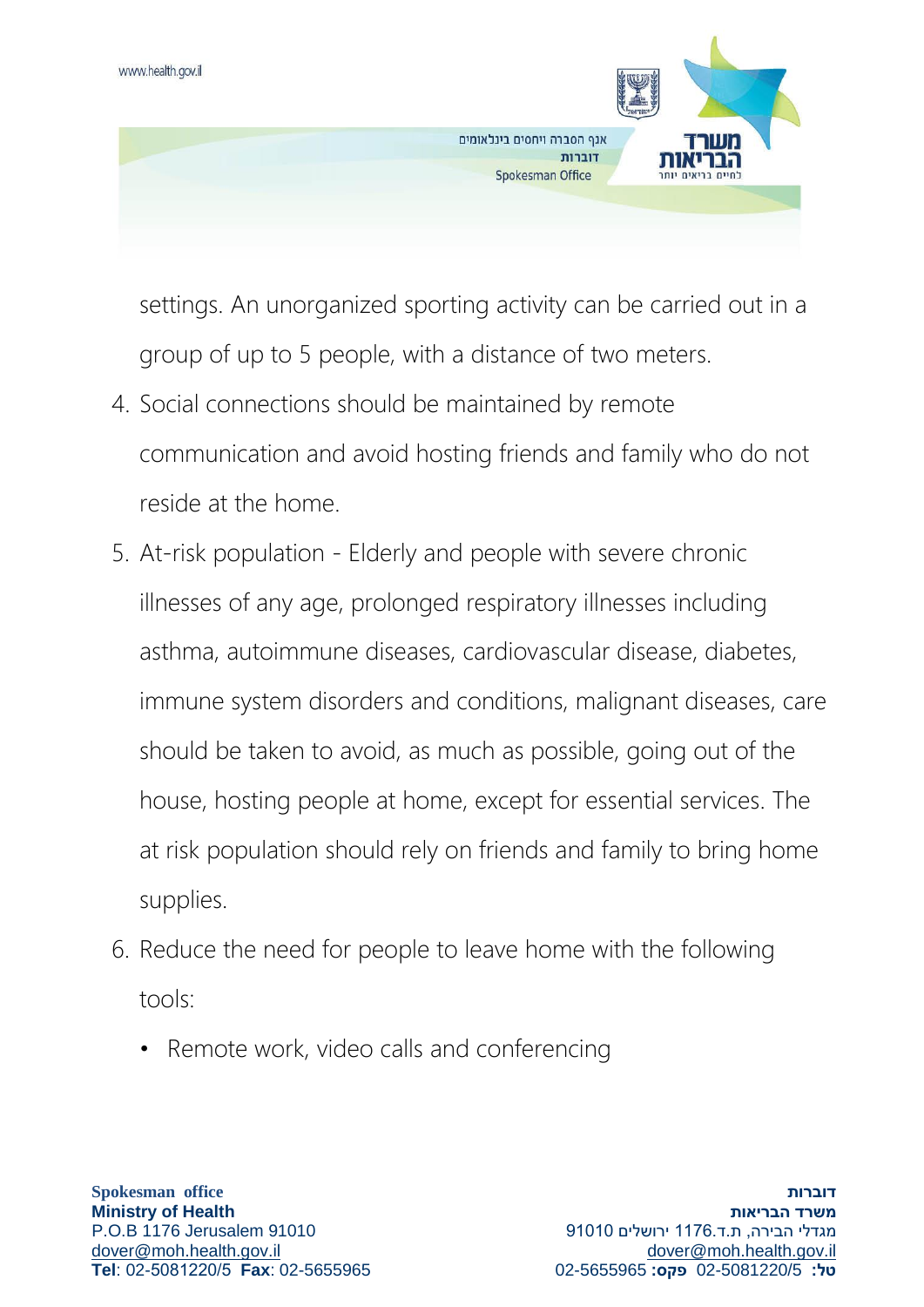

- Every employer must keep a two-meter distance between employees and ensure personal and environmental hygiene rules.
- Shipping services only to the doorstep
- Dental Care It is recommended to postpone all treatments and perform only in necessary and emergency situations
- 7. Even when leaving the house in situations that require it (see section 1) - Contact between people must be reduced and kept at a distance of 2 meters.
- 8. Health services:

If there is a health problem, it is advisable to use remote medical services and not physically reach the clinic if possible and in accordance with HMO guidelines online and in the media.

Immediately at the start of isolation, the communication channels with the HMO of which you are a member must be established. If you need medical attention, check the Internet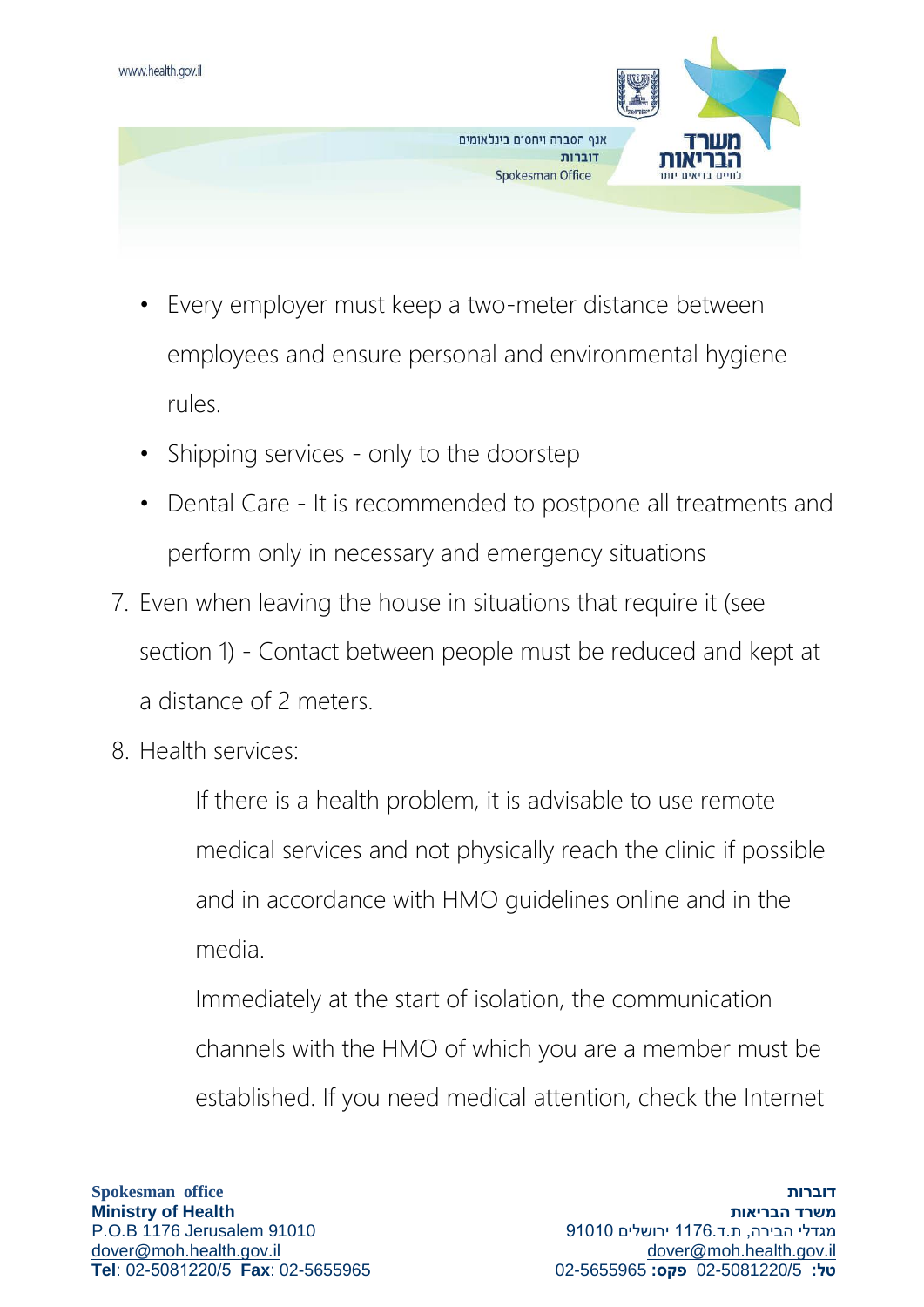

or with family members (you need to make sure you know how to contact the HMO and follow the HMO guidelines). If you feel that you are developing illness, fever, with or without respiratory symptoms, you should go into home isolation and avoid contact with family members. Fever should be measured twice a day. If you are concerned - Contact your doctor or the referral center of your HMO. In the case of a fever, the patient should remain in isolation for two days after the fever has ended. The rest of the family is in isolation only in the case of a Coronavirus diagnosis.

Additional rules of conduct

- Avoid physical contact including hugs and handshakes
- Avoid using the palm of your hand in opening doors
- Avoid touching your face
- Wash hands frequently
- Maximum ventilation of the house
- Handles and doors must be disinfected
- Avoid kissing mezuzahs and other sacred objects

**Spokesman office Ministry of Health** P.O.B 1176 Jerusalem 91010 [dover@moh.health.gov.il](mailto:sar@moh.health.gov.il) **Tel**: 02-5081220/5 **Fax**: 02-5655965

**דוברות משרד הבריאות** מגדלי הבירה, ת.ד1176. ירושלים 91010 [dover@moh.health.gov.il](mailto:sar@moh.health.gov.il) **טל:** 02-5081220/5 **פקס:** 02-5655965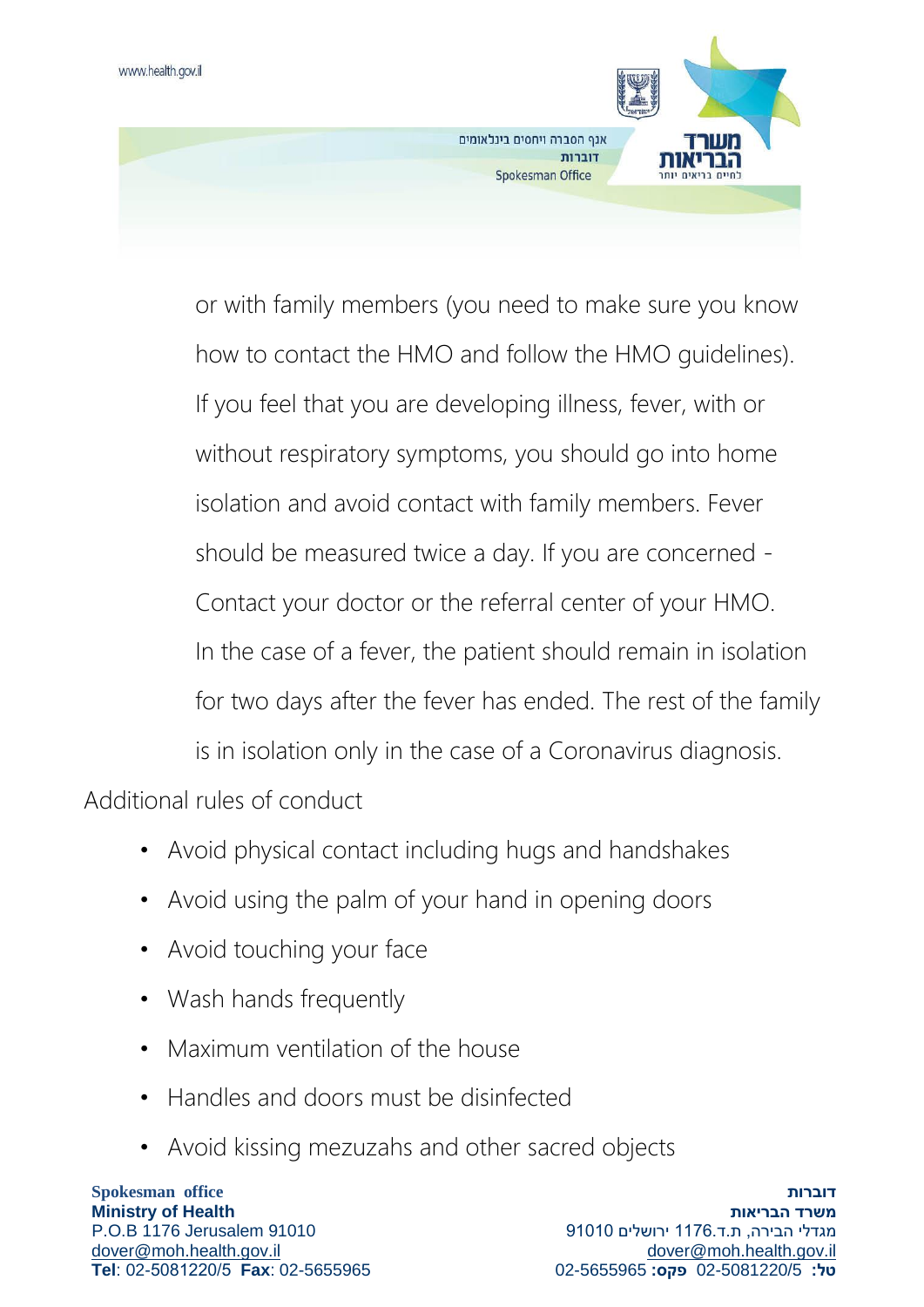

- Avoid smoking cigarettes, e-cigarettes or hookahs this is a good opportunity to stop smoking!
- Avoid using one shared utensil for eating and avoiding sharing foods
- Healthy nutrition and exercise should be maintained while staying at home (separate guidelines).

Rules of Out-of-Home Behavior

- 1. When to leave
	- Urgent medical care Patients with fever and respiratory symptoms are prohibited from leaving the home except in medical emergencies.
	- Employees in accordance with government directives and regulations to be published separately.
	- Leaving for essential supplies if supplies cannot be delivered by courier or by a family member (in the case of elderly or chronically ill patients).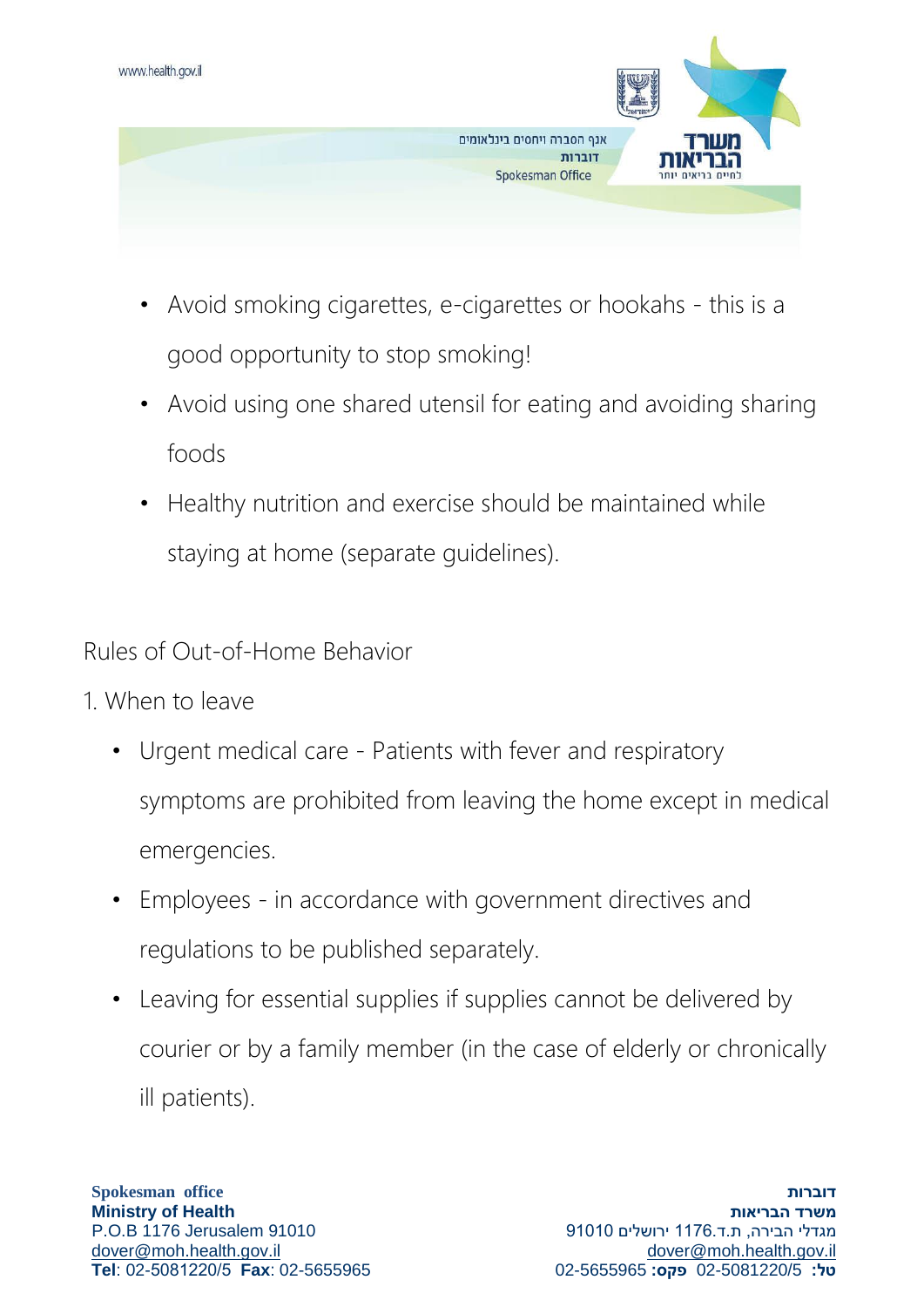

- Funerals reduce as much as possible to the required minimum and close family members and keep a distance of 2 meters between people. Avoid staying in confined spaces.
- A 10-minute walk can be taken in isolated locations or out in the yard. The elevator should be used with only one passanger or without proximity to other people.
- Keeping children Two families may join together in a regular arrangement to care for toddlers.
- 2. How to behave while leaving home
	- Use of a private vehicle One person only in the vehicle or family members of the same household, except when an essential escort is needed such as transfer for non-urgent medical care.
	- Public transport should be avoided as far as possible detailed instructions have been issued separately.
	- Keep a distance of two meters from each person when you reach a public place with people.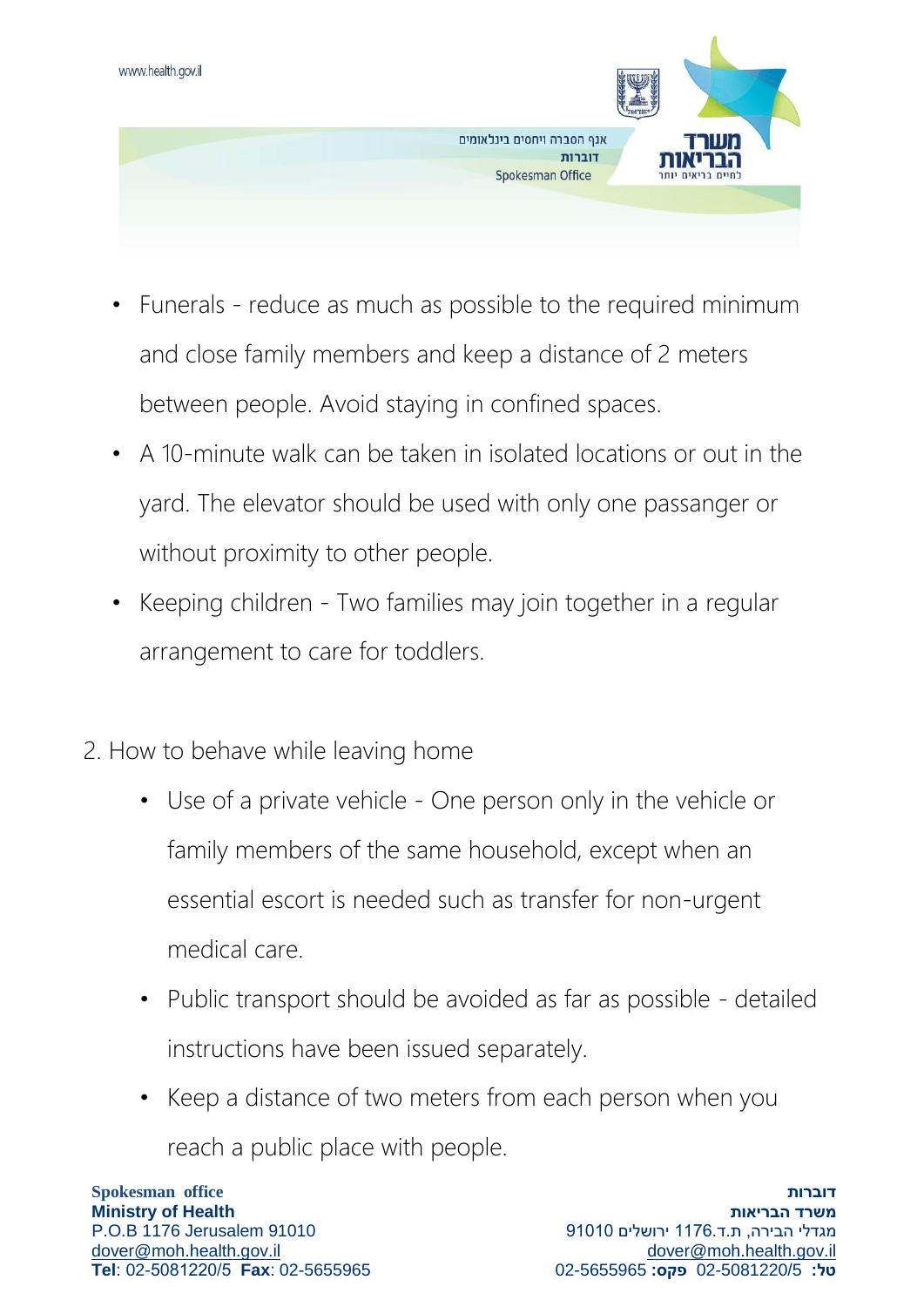

- Ensure hand hygiene and respiratory hygiene.
- 3. How to behave at work
	- Employees must be kept at least two meters away in all places where the employees are.
	- Fever should be measured before leaving for work. If there is a fever or signs of respiratory illness, no work should be done and isolation rules must be followed at home. It is recommended to keep a fever log (morning and evening measurement)
	- Hands should be washed at the entrance and exit to work, and at least every 3 hours.
	- Try as hard as possible not to touch the nose and mouth, and wash hands after contact of this kind.
	- Tissue / toilet paper should be accessible from all areas close to employees.
	- Care should be taken to follow previous guidelines.